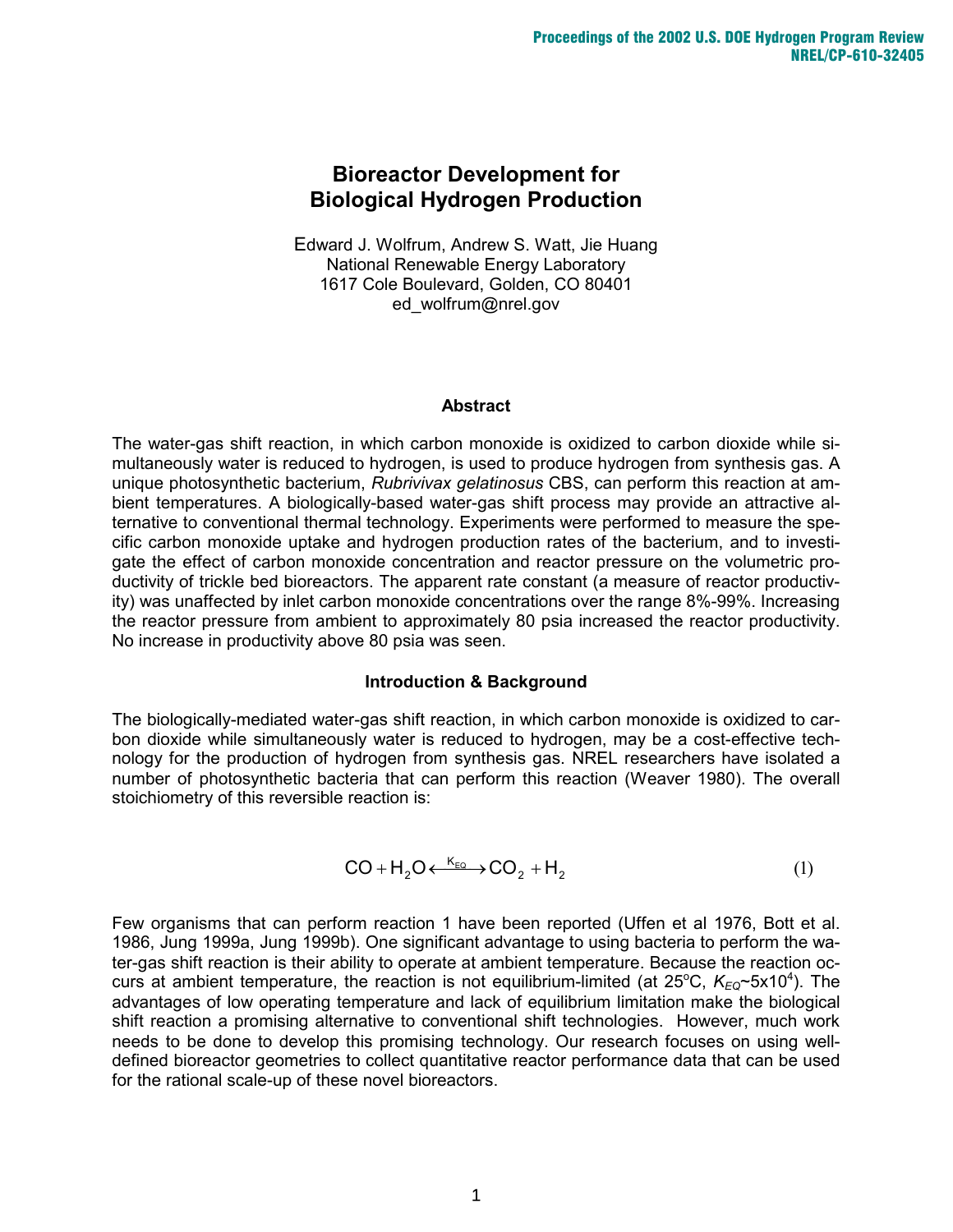This work describes experiments to determine the specific shift activity of the microorganism and the effect of carbon monoxide concentration and pressure on this shift activity. The specific shift activity of the microorganism serves as an absolute upper limit on reactor productivity: the specific activity of the microorganism multiplied by the microbial mass in a bioreactor is the maximum possible volumetric productivity of that reactor. The effects of pressure and inlet carbon monoxide on reactor productivity are important to understand because these two process parameters are likely to vary widely in different commercial applications. We performed batch experiments to measure the specific shift activity of the microorganism, and continuous flow experiments to investigate CO concentration and pressure effects.

### **Experimental**

The microorganism used in this work was *Rubrivivax gelatinosus* CBS, isolated from the natural environment by NREL researchers (Maness and Weaver 1994). The minimal culture media (M-1 basal) had the following composition (amounts are for 1 L of final media preparation): basal salts (120 mg MgSO<sub>4</sub>·7H<sub>2</sub>O, 75 mg CaCl<sub>2</sub>·2H<sub>2</sub>O, 11.8 mg FeSO<sub>4</sub>·7H<sub>2</sub>O, 20 mg EDTA); trace elements (2.8 mg H<sub>3</sub>BO<sub>3</sub>, 1.6 mg MnSO<sub>4</sub>·H<sub>2</sub>O, 0.75 mg Na<sub>2</sub>MoO<sub>4</sub>·2H<sub>2</sub>O, 0.24 mg ZnSO<sub>4</sub>·7H<sub>2</sub>O, 0.04 mg Cu(NO<sub>3</sub>)<sub>2</sub>·3H<sub>2</sub>O, 0.8 mg CoCl<sub>2</sub>·6H<sub>2</sub>O, 0.8 mg NiCl<sub>2</sub>·6H<sub>2</sub>O); phosphates (1.2 g KH<sub>2</sub>PO<sub>4</sub>, 1.8 g  $K_2HPO_4$ ); vitamins (1.0 mg thiamine HCl, 15 ug biotin, 1.0 mg nicotinic acid, 10 ug B-12, 0.1 mg p-aminobenzoic acid); and ammonia (1.5 g  $NH_4Cl$ ). In addition, malate (5 g/L) and yeast extract (0.5 g/L) were added as carbon sources. The media was prepared using deionized water and stock solutions of basal salts, trace elements, vitamins, buffers, ammonia, and D,L-malic acid. Yeast extract was added as a powder immediately prior to sterilization. The stock solutions were in turn prepared using stock chemicals from various manufacturers, which were used as received.

### *Bioreactor Experiments*

The reactor design used in the continuous reactor experiments was a trickle bed bioreactor (TBR), shown schematically in Figure 1. This reactor has been described previously in detail (Wolfrum 2002). In a TBR, the gas moves through the reactor in single-pass mode, while the liquid is continuously recirculated using a peristaltic pump. A reactor support material (typically called a packing) is placed in the reactor to enhance mass transfer between the gas and the liquid phase, and often to provide a porous surface on which the microorganisms can grow. For the experiments described here, nonporous glass beads (6mm diameter) were used as the reactor support, and the TBRs were operated in counter-current flow: the gas moved upward through the reactor, while the liquid moved downward.

The ambient-pressure experiments investigating the effect of variable carbon monoxide concentration were performed using a TBR with an empty bed volume of approximately 1 L. The variable pressure experiments were performed using a TBR with an empty bed volume of approximately 250 mL. A single-stage pressure regulator on the gas outlet stream controlled the operating pressure of the pressurized bioreactor, and a high-pressure peristaltic pump recirculated the media through the bioreactor. Other than these two modifications, the pressurized bioreactor operated identically to the ambient pressure bioreactor.

Pure cultures of *Rx. gelatinosus CBS* were grown and periodically subcultured under sterile conditions using 20-mL screw-top test tubes and 200-mL serum flasks. These vessels were kept under incandescent illumination until used to inoculate the TBR assemblies. The microorganisms were not exposed to carbon monoxide during the growth/subculture process.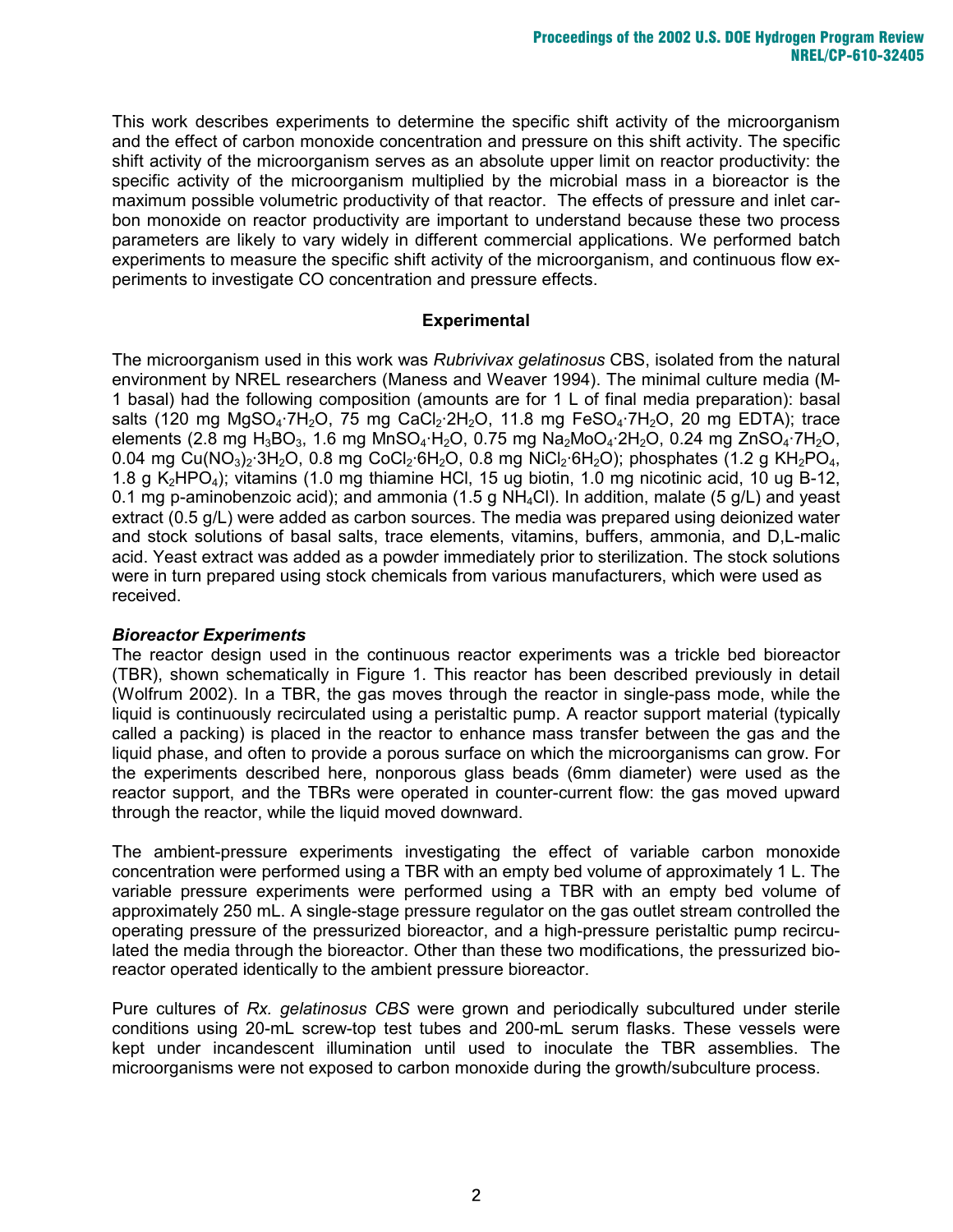



The reactor, including the external liquid recirculation loop, was assembled, autoclave sterilized, and allowed to cool. The assembly was then installed in a canopy hood, and the gas inlet fitting connected to the source gas (20% CO, 5% CH<sub>4</sub> as tracer gas, balance  $N_2$ ). The reactor was then rinsed with sterile M-1 media while gas flow was initiated. After several reactor volumes of gas were allowed to flow through the reactor, the reactor was drained of any remaining media and inoculated with one serum flask of *Rx. gelatinosus* CBS. Default gas and liquid flowrates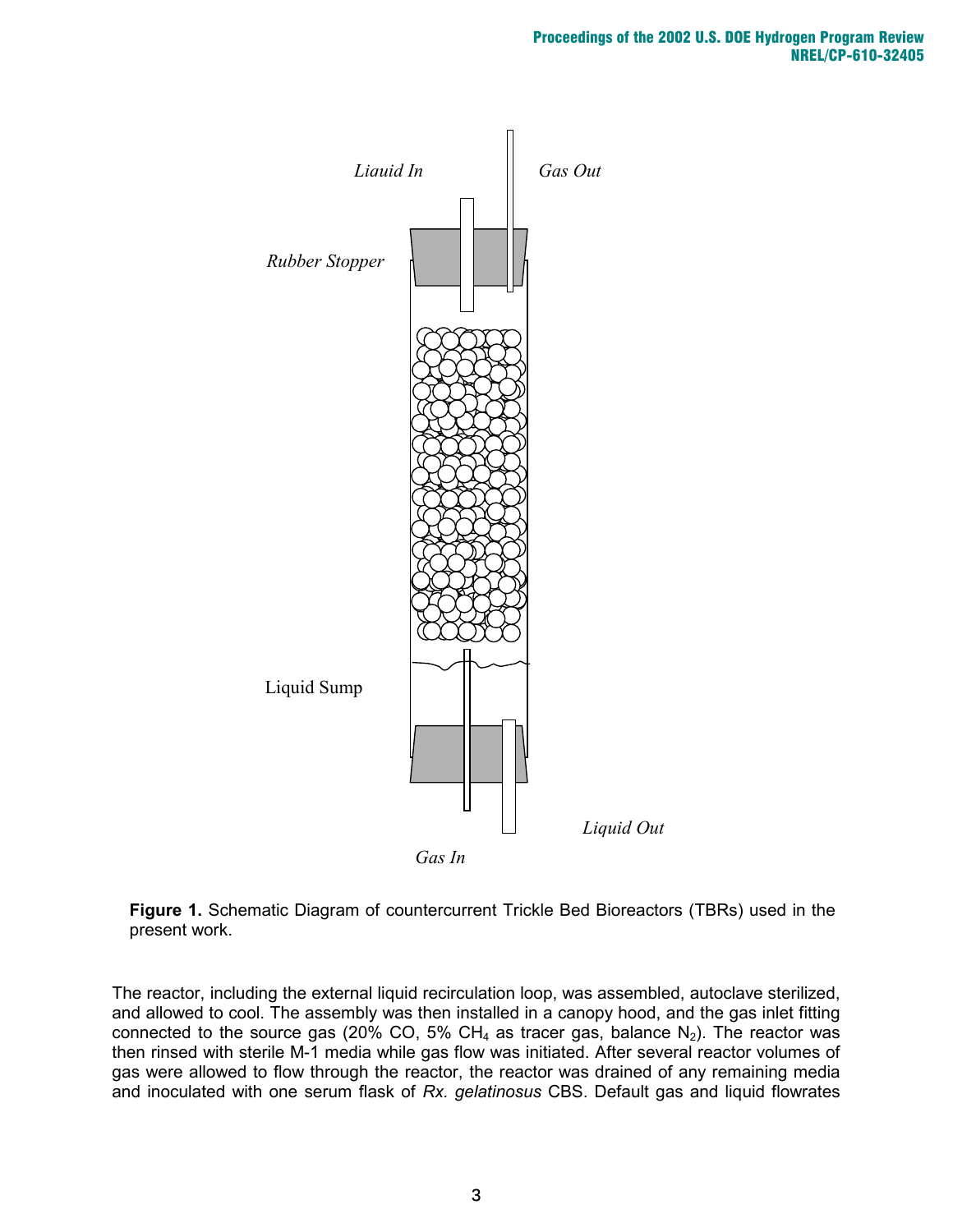were established (200mL/min liquid recirculation rate, 25 accm gas flowrate) and the reactor sump was illuminated with a 65W incandescent lamp for several days. CO uptake (and concomitant  $H_2$  production) was induced within approximately 48 hours. Once  $H_2$  production reached a steady state, the lamp was turned off and the reactor loosely covered with black cloth. The operating conditions of the reactor (gas and liquid flowrates) were periodically adjusted, and the outlet gas composition was monitored over time, using a portable gas chromatograph (Agilent Inc. P200). The reactor typically required 12 hours or more to reach steady state after a change in operating conditions. These steady state values were recorded, and then the operating conditions were changed. Periodically, ~10-20mL aliquots of sterile M-1 media were added to the reactor to replenish the liquid removed for pH and cell density measurements. No effect on CO shift rate was seen as a result of these media additions.

As mentioned above, the inlet gas stream contained  $5\%$  CH<sub>4</sub> as an inert tracer to compensate for changes in the volumetric gas flowrate across the reactor. The water gas shift reaction causes an increase in the volumetric gas flow rate, since 2 moles of gas  $(H_2, CO_2)$  are produced for every mole of CO consumed (water is supplied by the media). This volume change would bias CO outlet concentrations low, since CO would not only be consumed by the microorganisms but also diluted by additional gas flowrate. Similarly, outlet hydrogen concentrations would be biased low due to dilution. Since methane is neither consumed nor produced in the reaction, its molar flowrate is constant. Thus, any change in methane concentration must correspond to a change in the overall gas flowrate. This correction factor was applied to all outlet concentration measurements.

## *Shake Flask Experiments*

The batch shake flask experiments used a bacterial culture grown overnight in M-1 medium supplemented with malic acid and yeast extract. Carbon monoxide (20% CO, balance  $N_2$ ) was continuously bubbled through the culture. The culture was continuously illuminated using standard 100W flood lamps. By varying the distance between the light source and the culture bottle, we could control the growth rate of the culture, and therefore the resulting optical density of the culture the following day.

After growing overnight, the culture was diluted into (nominal) 150mL bromobutyl septumcapped media bottles (Wheaton Scientific) to different final cell densities. The total liquid phase volume was kept constant at 50mL, and the headspace volume was 108mL. The optical density (measured at 660nm) of the cultures used in the experiments reported here was in the range  $OD_{660}$  = 0.02-0.50, corresponding to cell culture densities in the range 0.02-0.52 g/ L (1 OD<sub>660</sub> = 1.03 g/L). Dithiothreitol (DTT) was added to ensure anaerobic conditions. The bottles were then purged with the 20% CO gas mixture for several minutes, and then placed in an environmental shaker operated at 150 rpm and 30°C. The bottles were shaken in the dark for two hours, repurged with the CO gas mixture, and then returned to the shaker. The headspace gas composition was periodically measured over the next two hours using gas chromatography (Agilent 5890 Series II). We found that the initial two-hour CO-incubation period was helpful to provide repeatable rate measurements during the second two-hour period.

### **Results and Discussion**

### *Effect of Reactor Pressure*

Figure 2 shows the apparent rate constant  $k_{\text{ano}}$  (a measure of reactor productivity) as a function of bioreactor operating pressure. As the system pressure is increased, we see an increase in the apparent rate constant up to approximately 80 psia, after which no further increase in reactor productivity occurs. We believe this was due largely to a decrease in the pH of the bioreac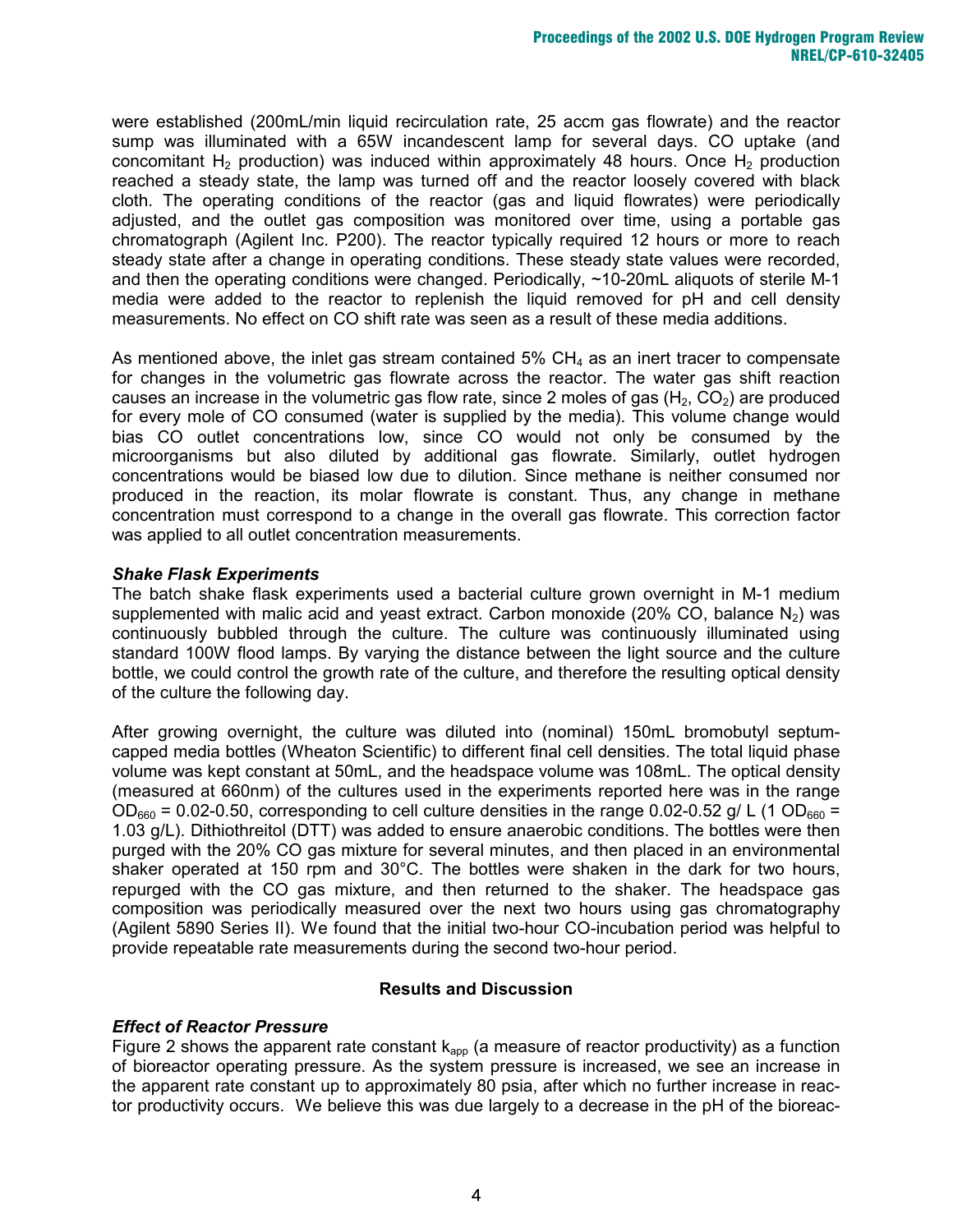tor media due to increased  $CO<sub>2</sub>$  solubility. While we had no way to measure the pH of the media *in-situ*, our external pH measurements, taken in open 5-mL disposable spectrometer cuvettes, showed a steady increase in pH over time, consistent with  $CO<sub>2</sub>$  outgassing from the media. It is likely that the actual pH of the media in the bioreactor became too acidic for the bacteria to perform the CO shift reaction. Recent laboratory experiments (not shown) show a pH optimum for the CO shift reaction of approximately 7.0, with significantly depressed activity below 6.0.



**Figure 2.** The effect of elevated operating pressure on the apparent bioshift rate constant  $k<sub>apo</sub>$ . At modest pressures, a significant increase in rate with pressure is seen. This effect appears to diminish at approximately 80 psia.

## *Effect of Inlet CO Concentration*

As described above, in typical reactor experiments we use a premixed tank containing 20% carbon monoxide, 5% CH4, and 75% nitrogen. However, in commercial applications, the CO concentration could conceivably vary over a wide range. We performed a series of experiments in a 1-L bioreactor to test the effect of CO concentration on reactor performance, and the results are shown in Figure 3. The curve in Figure 3 is a model fit using a previously developed reactor model (Wolfrum 2002). The data in Figure 3 cover the range from CO inlet concentrations from 8% to 99%. The model appears to be in reasonable agreement with the experimental data, except at low CO concentrations. However, we believe the data at low concentration (triangle symbols) are unreliable, since the repeatability of our analytical equipment (Agilent P200 gas chromatograph) is approximately 2%, and a 25% conversion of a 10% CO stream results in a CO concentration change across the reactor of only 2.5%. Thus, at very low inlet CO concentrations, the measured concentration change was close to the repeatability of our GC. At higher inlet CO concentrations, the change in CO concentration is larger, and the conversion data subsequently more reliable. The data in Figure 3 clearly indicate that the biologically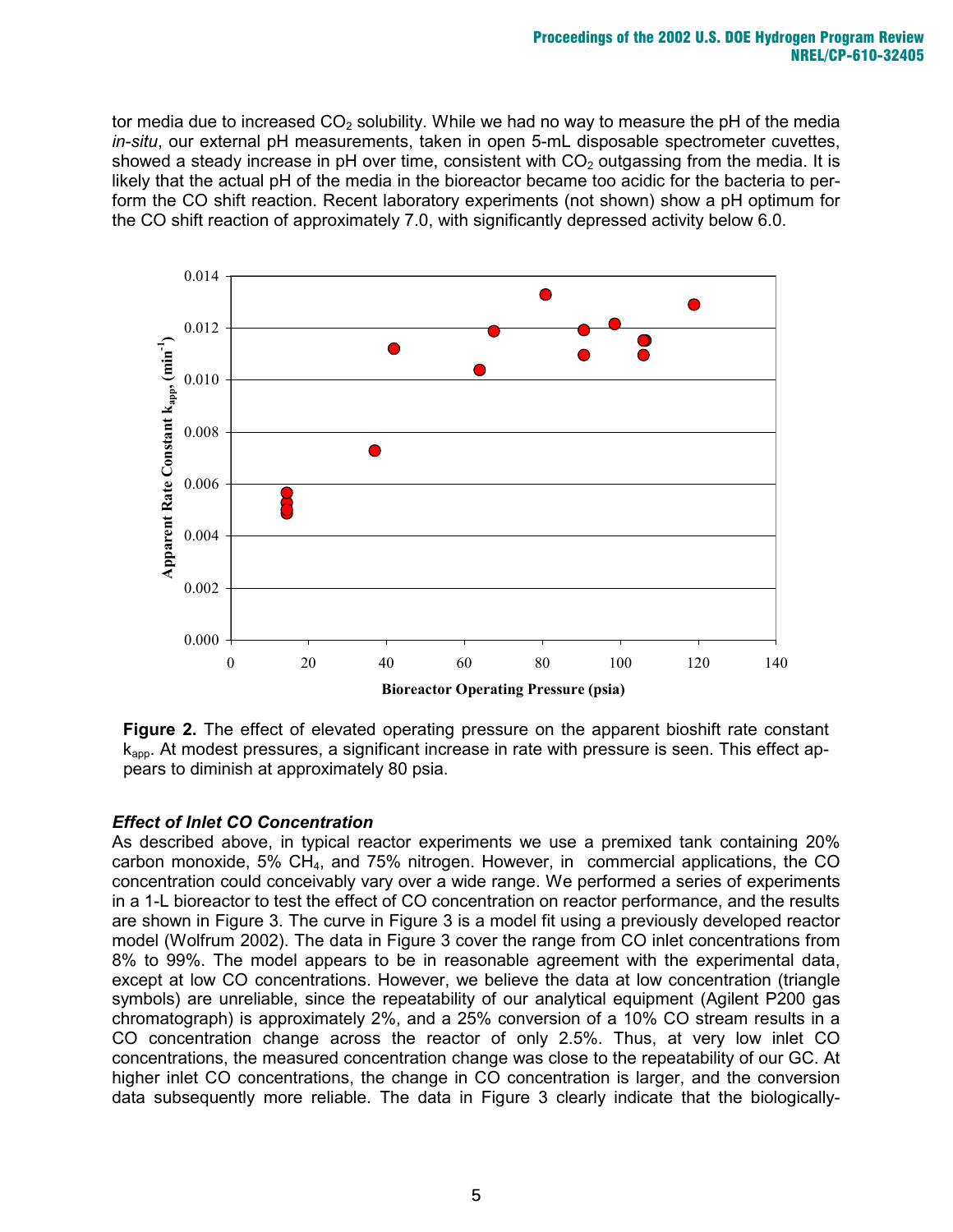mediated CO-shift reaction (Eq 1) is robust over a very wide range of inlet carbon monoxide concentrations; no poisoning of the microorganism occurred at high inlet CO concentrations.



**Figure 3.** Effect of inlet CO concentration on CO conversion in a 1-L Bioreactor. Curve is model prediction (see text).

### *Measurement of Specific H2 Production Rate*

The measurement of the specific rate of substrate uptake is in theory very simple: supply a substrate to a bacterial culture, and measure the amount of substrate in the culture over time. The specific nutrient uptake rate is the rate of change of nutrient divided by the mass of the bacteria in the culture. For a metabolite, the specific production rate is the rate of change of metabolite present, also divided by the mass of bacteria in the culture. However, difficulties arise when the substrate or metabolite is a gas.

As a specific example, consider a closed media bottle partially filled with a culture of *Rx. gelatinousus* CBS. The headspace over the media contains a specific concentration of carbon monoxide. In order to be metabolized by the bacterial culture, the CO must first be transferred into the liquid phase. We wish to measure the rate of CO uptake by the bacterial culture by measuring the rate of change of CO in the headspace, since this measurement is conveniently performed using gas chromatography. If we divide the overall CO uptake rate by the total cell mass in the culture, we calculate the specific rate of CO uptake:

specific rate [mol/min/g] = overall CO uptake rate [mol/min] / total cell mass [g]

This relation is true only if no mass transfer limitations exist, since only in the absence of mass transfer limitations is the CO uptake rate directly related to the total mass of cells. For example, if the measured rate was completely controlled by mass transfer, then increasing the cell mass by a factor of 10 would have no effect on the measured overall CO uptake rate. To determine the specific uptake rate, we first rearrange the above equation to give: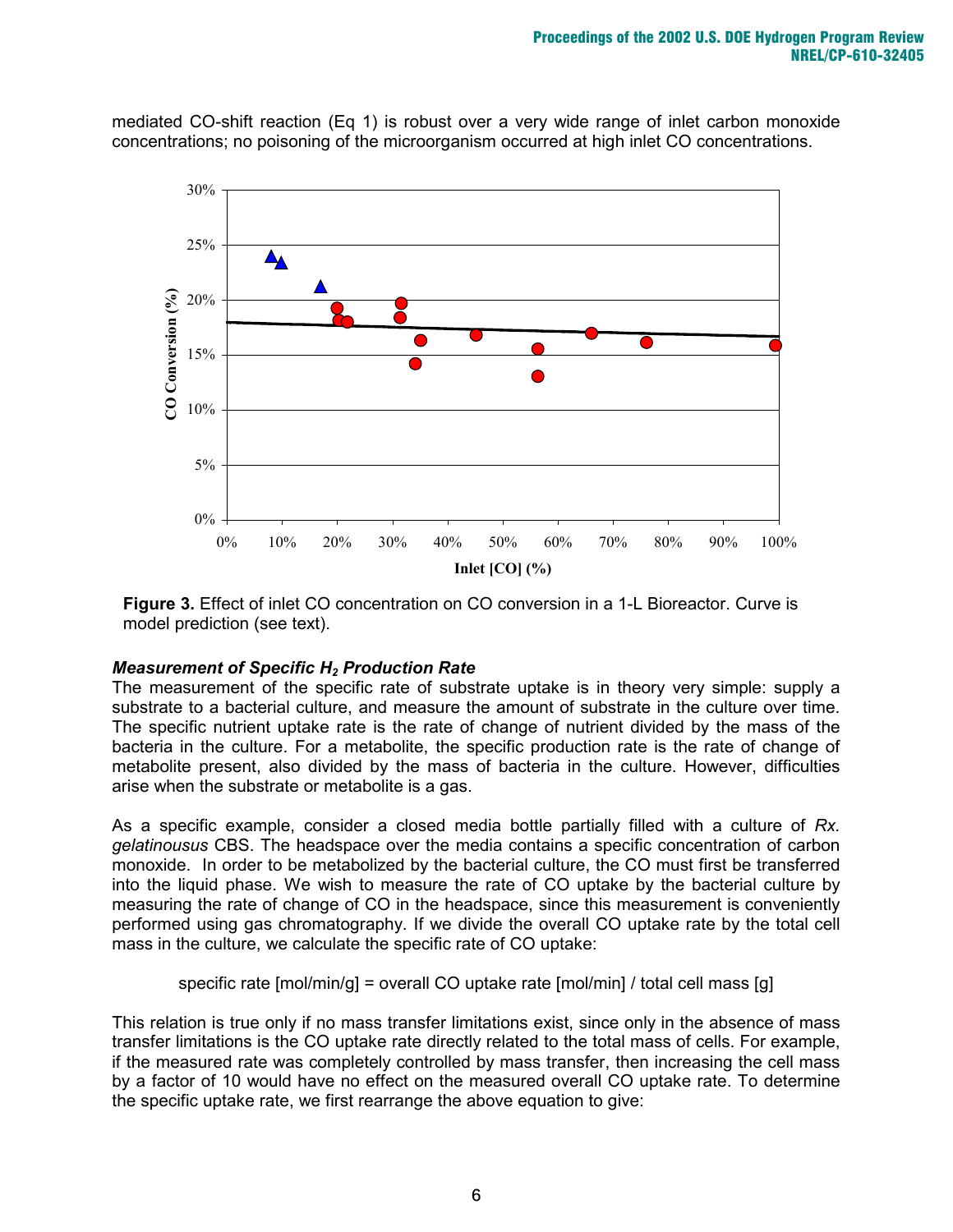overall CO uptake rate  $[mol/min] =$  specific rate  $[mol/min/g]$  X cell mass  $[g]$ 

This equation clearly shows that in the absence of mass transfer limitations, increasing the cell density in the bacterial culture should increase the overall CO uptake rate in a linear fashion; doubling the cell density should double the overall CO uptake rate. The slope of a best-fit line of overall CO uptake rates vs. cell mass gives the specific rate (again, in the absence of mass transfer limitations). At very high values of cell mass, the overall CO uptake rate will not increase linearly with cell mass. This allows a graphical determination of mass transfer limitation; only rate data with a linear correlation between overall CO uptake and cell mass is free of mass transfer limitations.

We measured the overall rate of CO uptake in media bottles at various cell densities, and plotted the overall rate (both  $H_2$  production and CO uptake) vs. cell mass to calculate specific rates. Agitating the media bottle increases the rate of transfer of CO gas into the liquid phase, which allows higher overall rates (and higher culture densities) prior to the onset of mass transfer limitations. We used an orbital shaker to provide this agitation.

Figure 4 shows the results of a typical experiment with *Rx. gelatinosus* CBS. Over the course of 2 hours, the CO originally present in the bottle headspace is metabolized and  $H_2$  is produced. The rate of CO uptake and  $H_2$  production is calculated from a linear regression analysis of the linear portion of the data (in this Figure, the data up to 1:40). Each experiment produced a single CO uptake and  $H_2$  production rate data point.



**Figure 4.** Hydrogen Production and Carbon Monoxide Uptake vs. Time for a 50-mL cell culture containing 0.011 g of the photosynthetic bacterium *Rhodocyclus gelatinosus* CBS*.* The rate is calculated from the linear portion of these curves (see text).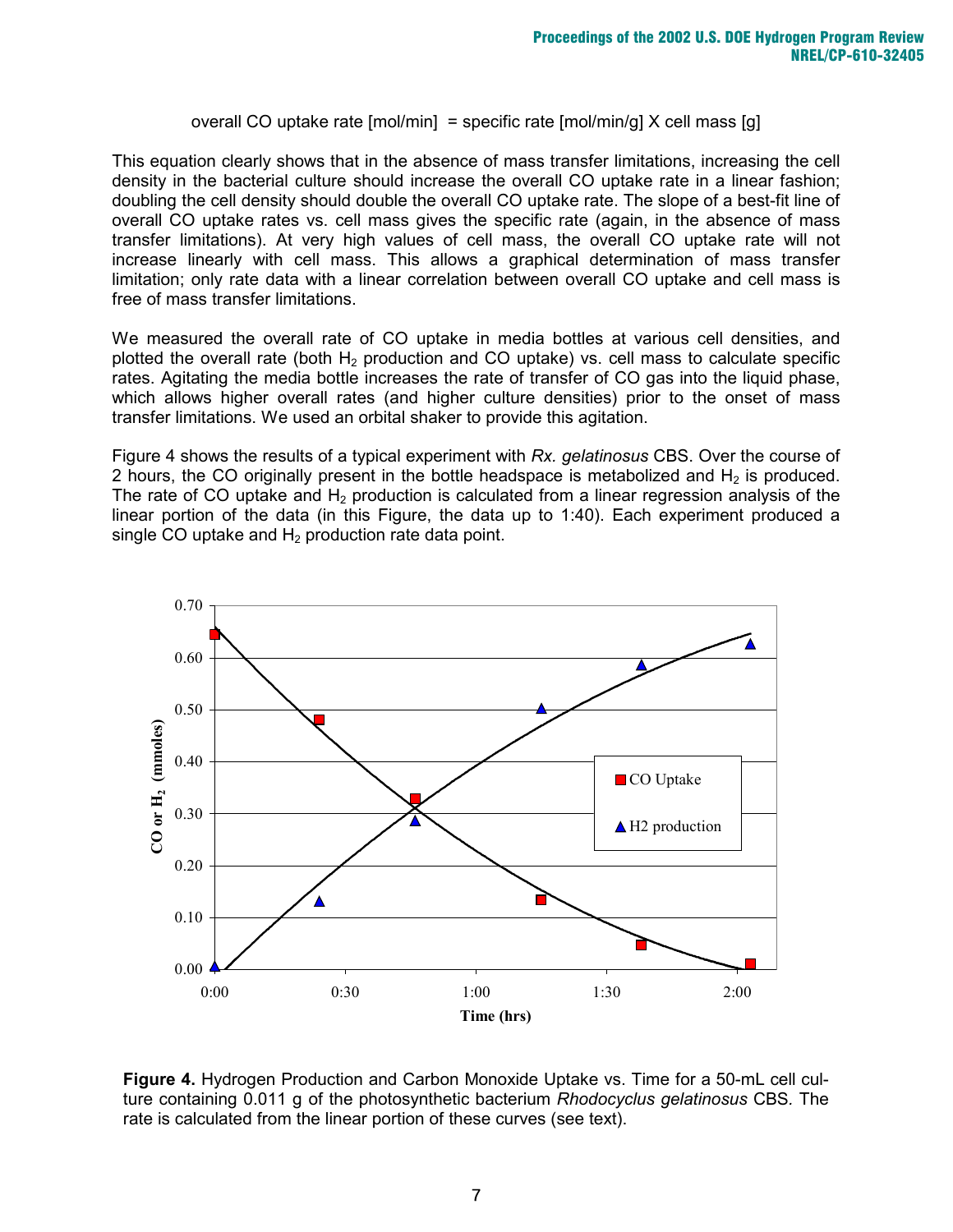Figure 5 shows a plot of hydrogen production and carbon monoxide uptake rate vs. the total cell mass for all experiments. When the total cell mass is less than approximately 0.012 g, there is a linear relationship between cell mass and  $H_2$  production and CO uptake. At higher cell mass values, the CO uptake and  $H_2$  production values do not appear to increase linearly with cell mass. This is an indication of bulk (gas-liquid) mass transfer limitations. Figure 6 is a subset of the data in Figure 5 consisting of the linear region of the curves. These data were used to calculate the specific CO uptake rate and  $H_2$  production rate. Figure 7 shows the rate of CO uptake vs. the rate of  $H_2$ , again from the linear portion of the curve in Figure 5.



**Figure 5.** Hydrogen Production and Carbon Monoxide Uptake Rates vs. Total Cell Mass for the photosynthetic bacterium *Rhodocyclus gelatinosus CBS.*

The data in Figures 5-7 are summarized in the following table.

| <b>Parameter</b>               | <b>Value</b>                 | <b>Units</b> |
|--------------------------------|------------------------------|--------------|
| Specific CO uptake rate        | $0.73 \pm 0.10$   mmol/min/g |              |
| Specific $H_2$ production rate | $0.80 \pm 0.13$   mmol min/g |              |
| $H2/CO$ ratio                  | $1.07 \pm 0.14$              | $-$          |

The specific rate of  $H_2$  production appears to be slightly higher than the specific CO uptake rate (0.80 vs. 0.73 mmol min-<sup>1</sup> g<sup>-1</sup>), although theoretical stoichiometry predicts that they should be equal. However, at the 95% confidence level, the two parameters are equal, as indicated by the overlap of each parameter's confidence interval. This is supported by the value of the  $H<sub>2</sub>/CO$ ratio (1.07  $\pm$  0.14), which cannot be distinguished from unity at the 95% confidence level.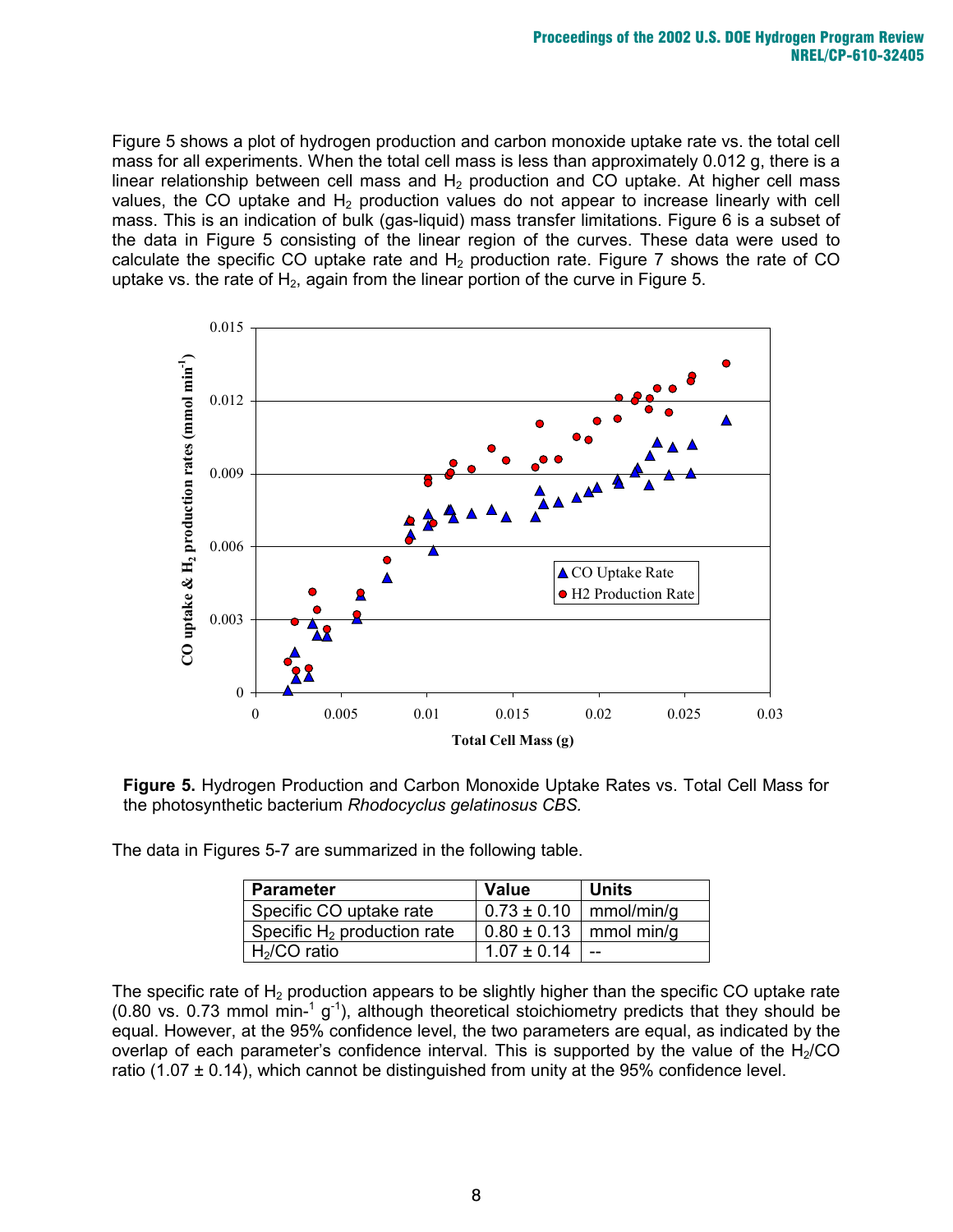

**Figure 6.** The linear region of the data in Figure 5. A linear correlation between cell dry weight and  $H_2$  production rate corresponds to the lack of mass transfer limitations (see text)



**Figure 7.** Hydrogen production vs. CO uptake for R. gelatinosus CBS. At the 95% confidence level, the slope of the best-fit line is not distinguishable from unity (see text).